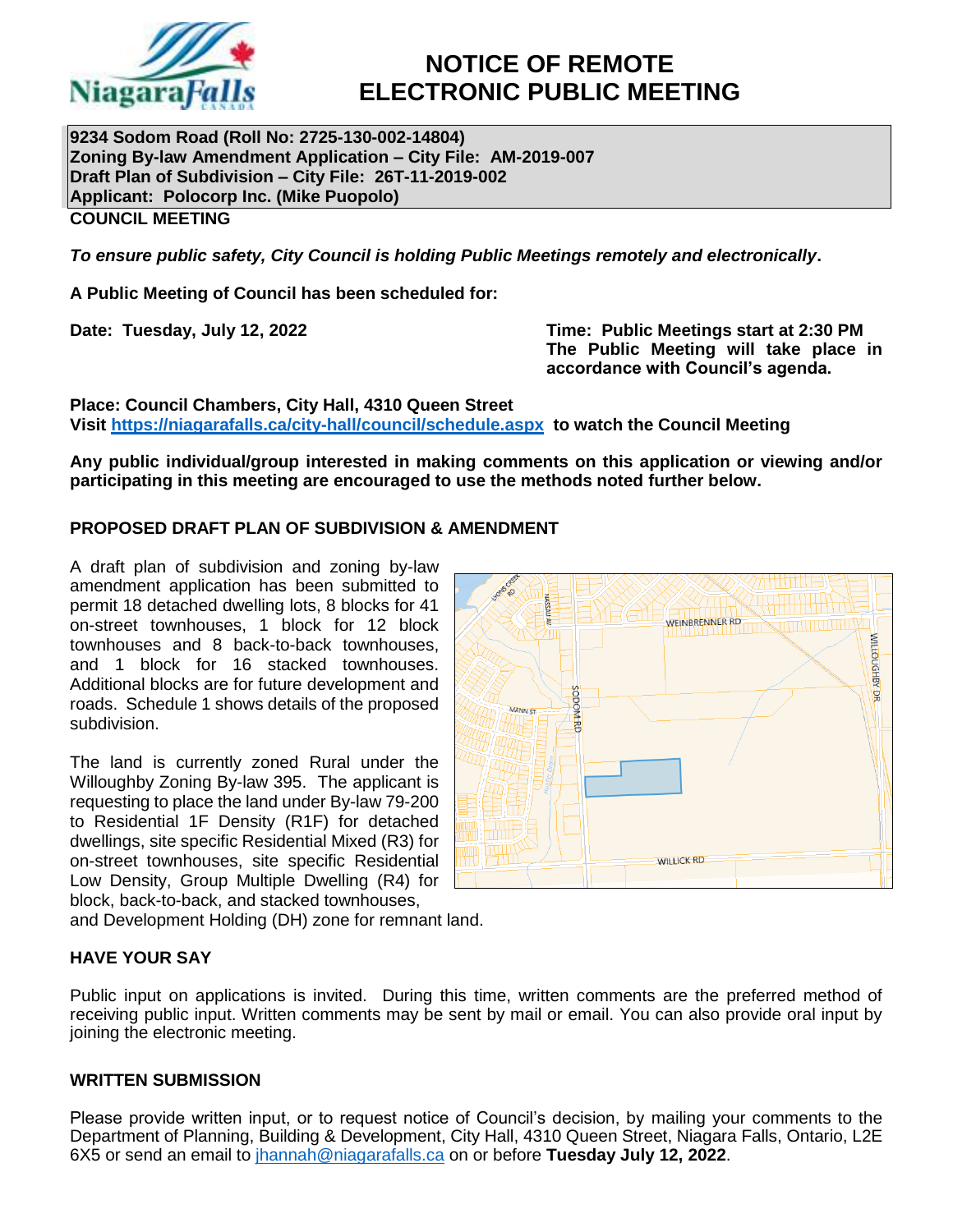#### **ORAL SUBMISSION**

To participate in the remote electronic public meeting please pre-register with the City Clerk by sending an email to [billmatson@niagarafalls.ca](mailto:billmatson@niagarafalls.ca) before 4:30 pm on **Monday July 11, 2022**. All registrants will be provided with instructions on how to use your computer, tablet or phone to participate in the remote electronic public meeting. Registrants will be notified of Council's Decision.

#### **VIEW THE MEETING**

The remote electronic Public Meeting can be live-streamed on the City's webpage of the Council Meeting Schedule at<https://niagarafalls.ca/city-hall/council/schedule.aspx> on the day of the event. The meeting will also be archived on the same webpage for viewing after the event.

#### **MORE INFORMATION**

For more information please contact Julie Hannah, Planner 2 at (905)356-7521, extension 4107, between the hours of 8:30 a.m. and 4:30 p.m. or by email anytime at [jhannah@niagarafalls.ca.](mailto:jhannah@niagarafalls.ca)

A copy of the Planning, Building & Development Department's Recommendation Report on the application will be available at<https://niagarafalls.ca/city-hall/council/schedule.aspx> after 4:00 p.m. on **Thursday July 7, 2022**.

#### **LEGAL NOTICE**

#### **Section 34 of the Planning Act**

If you disagree with Council's decision on the Zoning By-law Amendment application, you can appeal it to the Ontario Land Tribunal (OLT). However, if a person or public body would otherwise have an ability to appeal the decision of the City of Niagara Falls to the Ontario Land Tribunal but the person or public body does not make oral submissions at a public meeting or make written submissions to the City of Niagara Falls before the by-law is passed, the person or public body is not entitled to appeal the decision of the Niagara Falls City Council to the Ontario Land Tribunal.

If a person or public body does not make oral submissions at a public meeting or make written submissions to the City of Niagara Falls in respect to the proposed by-law before the by-law is passed, the person or public may not be added as a party to the hearing of an appeal before the Ontario Land Tribunal unless, in the opinion of the Tribunal, there are reasonable grounds to do so.

#### **Section 51 of the Planning Act**

The applicant, Minister of Municipal Affairs, a public body as defined by the Planning Act and a person listed under Section 51 (48.3) of the Planning Act (prescribed utility, electrical generation and distribution and railway companies, and persons required to prepare a risk safety and management plan for propane storage and handling) can appeal a decision of Council to the Ontario Land Tribunal for the Draft Plan of Subdivision. However, if such person or public body does not make oral submissions at a public meeting or make written submissions to the City of Niagara Falls before the City of Niagara Falls gives or refuses to give approval to the Draft Plan of Subdivision, the person or public body is not entitled to appeal the decision of the Niagara Falls City Council to the Ontario Land Tribunal.

If a person or public body (as identified as above) does not make oral submissions at a public meeting or make written submissions to the City of Niagara Falls in respect to the Draft Plan of Subdivision before the City of Niagara Falls gives or refuses to give approval to the Draft Plan of Subdivision, the person or public body may not be added as a party to the hearing of an appeal before the Ontario Land Tribunal unless, in the opinion of the Tribunal, unless, in the opinion of the Tribunal, there are reasonable grounds to do so.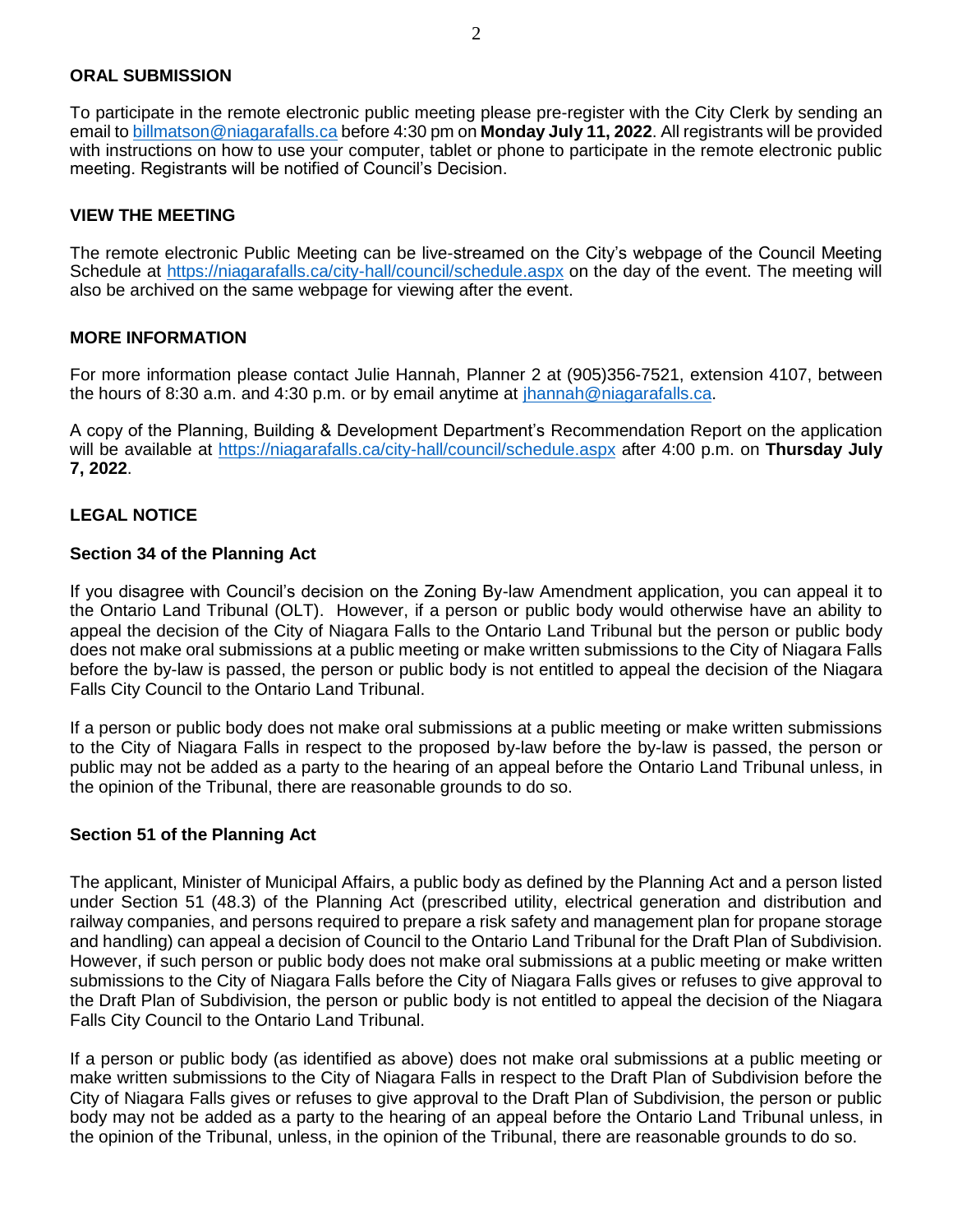## **If you rent your property to seven (7) or more tenants, please post a copy of this notice in a location on your property which is visible to all of the residents.**

Dated at the City of Niagara Falls this 10th day of June, 2022.

Kira Dolch. MCIP, RPP, CNU-A Director of Planning, Building & Development

JH

Attach.

S:\ZONING\AMS\2019\AM-2019-007 Sodom Road, 9234\2022 material\Notice\Public\Public Meeting Notice.docx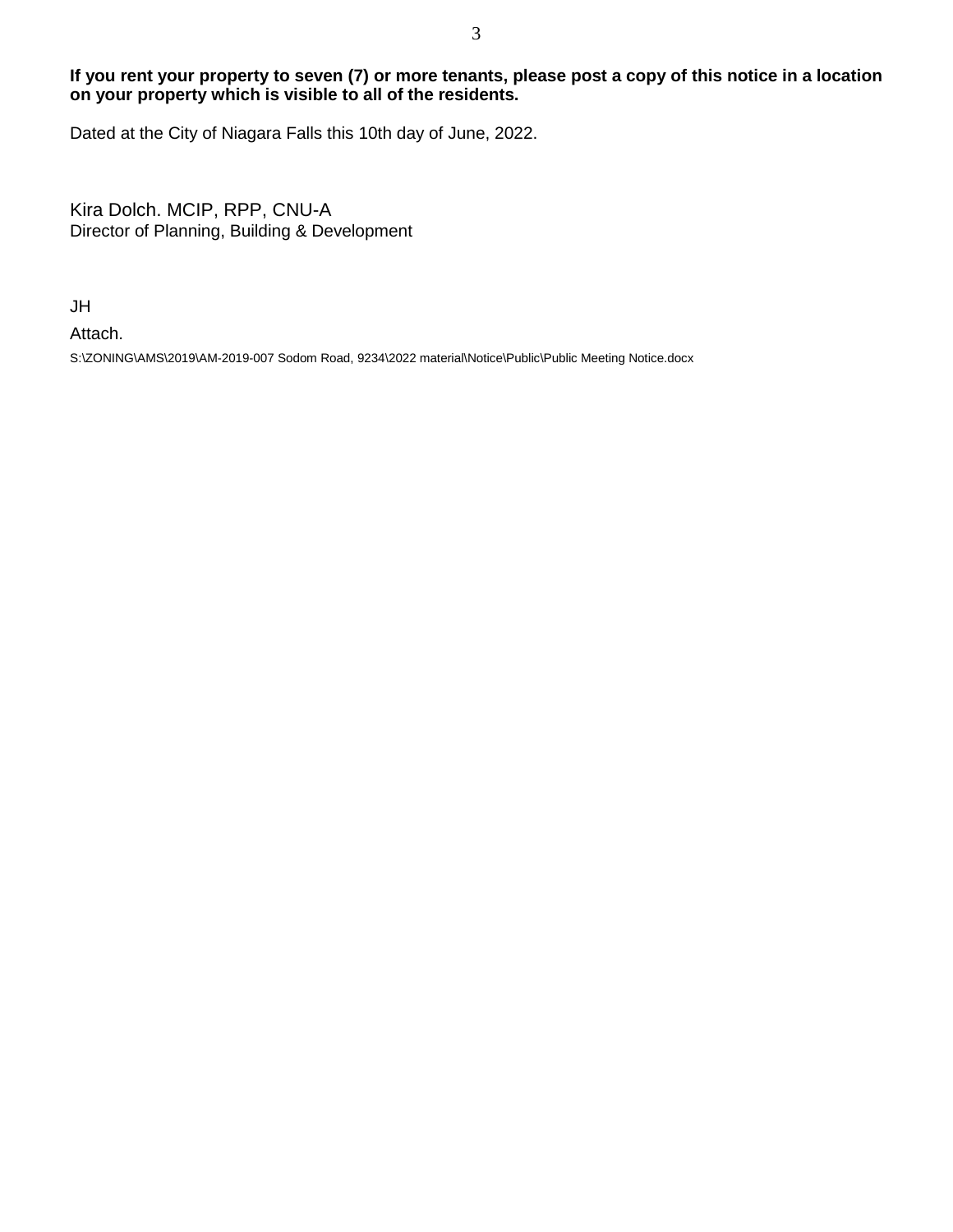# **SCHEDULE 1**

# **(Draft Plan- Preliminary Site Plan)**